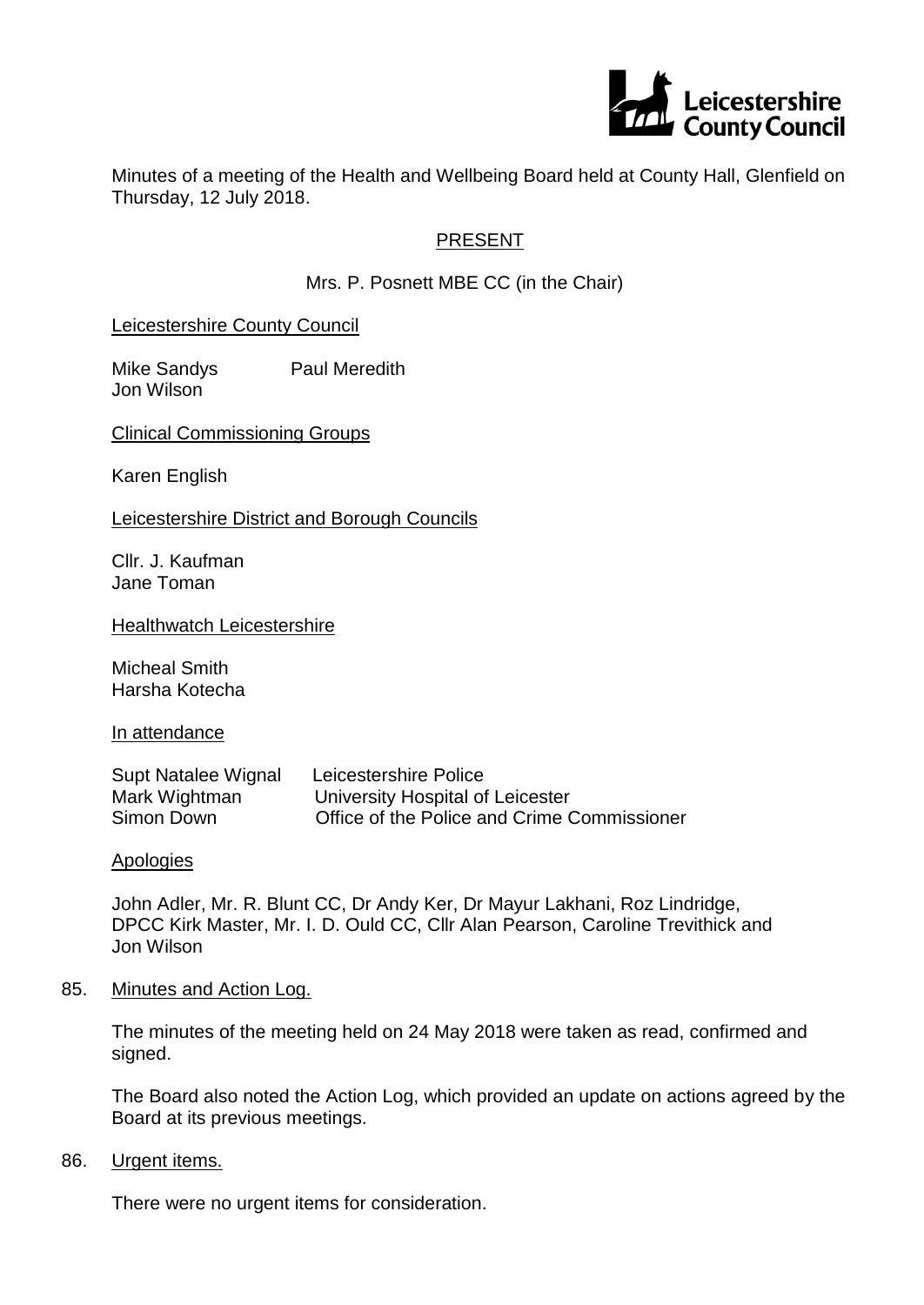#### 87. Declarations of interest in respect of items on the agenda.

The Chairman invited members who wished to do so to declare any interest in respect of items on the agenda for the meeting. No declarations were made.

#### 88. Position Statement by the Chairman.

The Chairman presented a position statement on the following matters:

- NHS  $70<sup>th</sup>$  Anniversary
- Self-Care Campaign
- Improving Access to Urgent Care in Community
- Leicestershire Health Profiles 2018
- Stop Smoking Service rated excellent by quitters

Particular reference was made to the Leicestershire Health Profiles for 2018 which indicated that overall Leicestershire County had above average health outcomes with local authority districts in the top 10 nationally for 11 indicators. There were however areas which required improvement, with five district indicators positioned within the worst 10 nationally. In reference to the change in indicator rating for diabetes across the majority of Leicestershire districts, it was noted that the increase in cases recorded could have been as a result of a change in the way Public Heath England measured the prevalence of the condition rather than a decline in performance.

#### 89. Joint Strategic Needs Assessment Update.

The Board considered a presentation of the Director of Public Health which provided an overview of the Joint Strategic Needs Assessment (JSNA) and proposed timetable. A copy of the presentation is filed with these minutes.

The Director reported that the JSNA formed the evidence base for the Joint Health and Wellbeing Strategy (JHWS). It was intended that the current JSNA would be published on a rolling basis, with an initial 9 chapters scheduled to be available before the end of 2018/19. Consideration would be given to ensure that the findings of the JSNA would link to NHS and Local Authority commissioning cycles and help services identify those areas most in need.

It was noted that priority areas could be shifted as new needs were identified and whilst frailty had not been identified within the first nine priorities, it was intended that the reference group would be asked to prioritise chapters on multi –morbidity and frailty at its next meeting.

In reference to a chapter due to be published in August 2018 focusing on Children's Oral Health, the Director reported that the JSNA had identified areas within the County which had a higher proportion of reported decay among its young population compared to others and would therefore benefit from a prioritisation of future support.

Members welcomed the work being undertaken and recognised the importance of using the data to commission services effectively in order to help meet the health and care needs of the local population.

RESOLVED: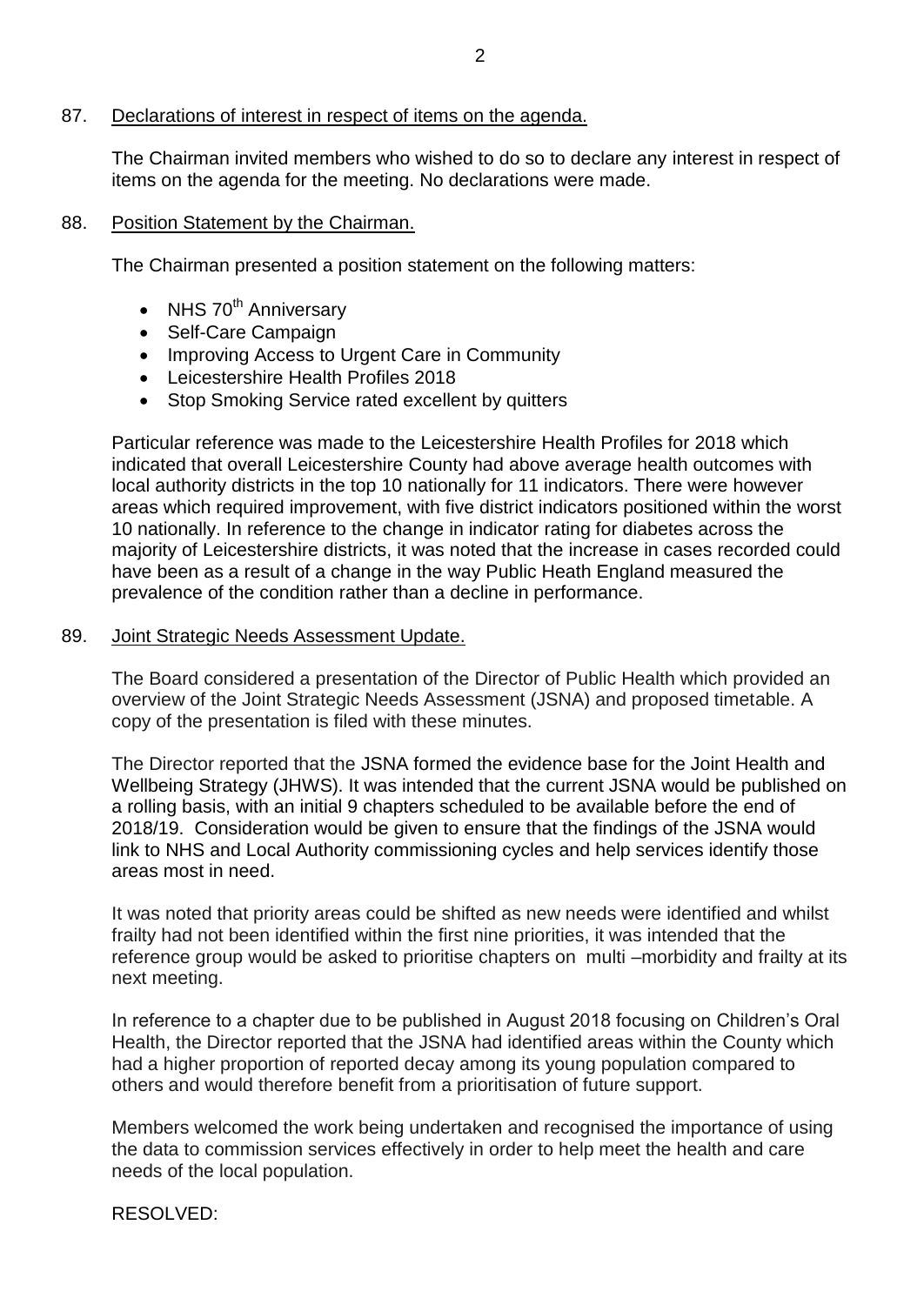- a) That the presentation be noted;
- b) That the slides forming the presentation be circulated once the chapter on oral health has been finalised.

## 90. Better Care Fund Plan Refresh 2018/19.

The Board considered a report of the Director of Health and Care Integration which provided an update on the working progress to refresh and prepare the Leicestershire Better Care Fund (BCF) Plan for 2018/19 to 2019/20. A copy of the report marked 'Agenda Item 6' is filed with these minutes.

Arising from discussion the following points were raised:-

- Whilst it was expected that Leicestershire's provisional Delayed Transfer of Care (DTOC) total target of 7.88 delays per 100,000 for 2018/19 would not change, final guidance was still awaited;
- DTOC data for May showed an improvement in performance compared to the previous month, with 4.02 delays per 100,000 compared to 6.72 in April;
- Whilst the BCF Plan continued to focus on reducing DTOC days across the country, there was a possibility that there could be a greater emphasis placed on reducing 'super stranded' patients (those remaining in hospital for more than 21 days) in the coming months and the position would be monitored carefully;
- In response to a question concerning as to why BCF metric 1 (residential admissions) had been set a more challenging target for 18/19 despite the reduced target having not been met in 17/18, the Director undertook to provide a response following the meeting.

{The Director subsequently confirmed that although the target was not met during 17/18, the ambition remained to reduce the number of people being admitted to long term care. Despite the number of new admissions having increased during 17/18 the longer term trend was a decrease. The Department had therefore established a three year trajectory to try to improve performance to bring the council into the top quartile nationally and therefore the 18/19 target was a milestone towards the three year overall target}

## RESOLVED:

- a) That the provisional BCF outcome metrics be approved, subject to any changes required following the publication of the BCF guidance.
- b) That the Chief Executive of Leicestershire County Council, following consultation with the Chairman of the Health and Wellbeing Board be authorised to finalise the BCF plan refresh, in light of the national guidance, and submit to NHS England.
- c) That it be noted that the members of the Integration Executive (a subgroup of the Health and Wellbeing Board responsible for the day to day delivery of the BCF Plan), will be asked to indicate their agreement ahead of the final submission to NHS England.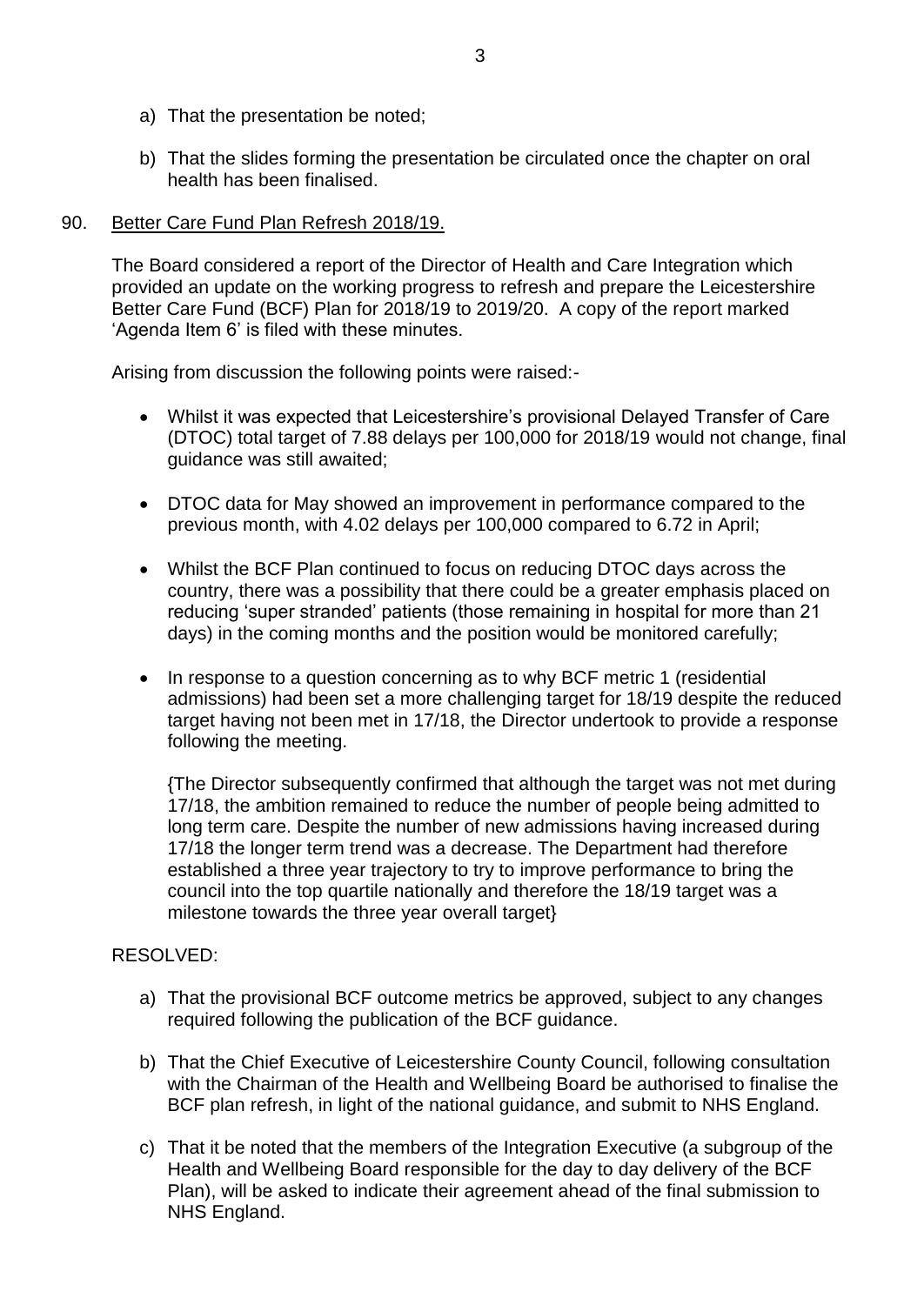## 91. Unified Prevention Board Update.

The Board considered a report of the Director of Public Health which provided an update on the progress of the Unified Prevention Board (UPB) schemes. A copy of the report marked 'Agenda Item 7' is filed with these minutes.

The Director reported that through the Self Care Communication campaign, consistent and clear public health messages were being successfully shared through various mediums. Similar progress had been made in relation to the engagement between UPB partners and the Integrated Locality Teams to improve local join up. It would be important to ensure that work delivered through the UPB such as social prescribing was not duplicated by individual organisations.

As part of the development of the Healthy Workforce=Healthy Leicestershire programme, The UPB was continuing to support the development of a Workplace Health Needs Assessment tool which would help organisations to identify employee health and wellbeing concerns. The tool was part of a wider Leicestershire Workplace Health offer which was being supported by Leicestershire County and District Councils.

## RESOLVED:

- a) That the contents of the report and progress in delivering the prevention approach in Leicestershire be noted;
- b) That developments through Leicester-Shire and Rutland Sport (LRS) and the Unified Prevention Board of Healthy Workforce = Healthy Leicestershire be supported.

# 92. Progress of the Health and Social Care Sector Growth Plan 2017.

The Board considered a report of the Director of Adults and Communities which provided an update on the Health and Social Care Sector Growth Plan 2017. A copy of the report marked 'agenda item 8' is filed with these minutes.

The Director reported that following an extensive assessment of the Leicester, Leicestershire and Rutland health and social care sector, a delivery plan had been produced with a remit to help the sector meet the health needs of the local population and provide a framework for social care providers to use when applying for funding.

Arising from discussion the following points were noted:

- In order to improve the recruitment and retention of carers, a review of the carers pathway and pay structure would be evaluated in order to ensure that those entering the profession were able to progress and attain qualifications where available;
- Whilst services associated with Children and families did not feature on the delivery plan, the service did face similar challenges with adult social care, including recruitment and retention and would benefit from being involved in the process. A representative from the service would be invited to future meetings of the Steering Group;